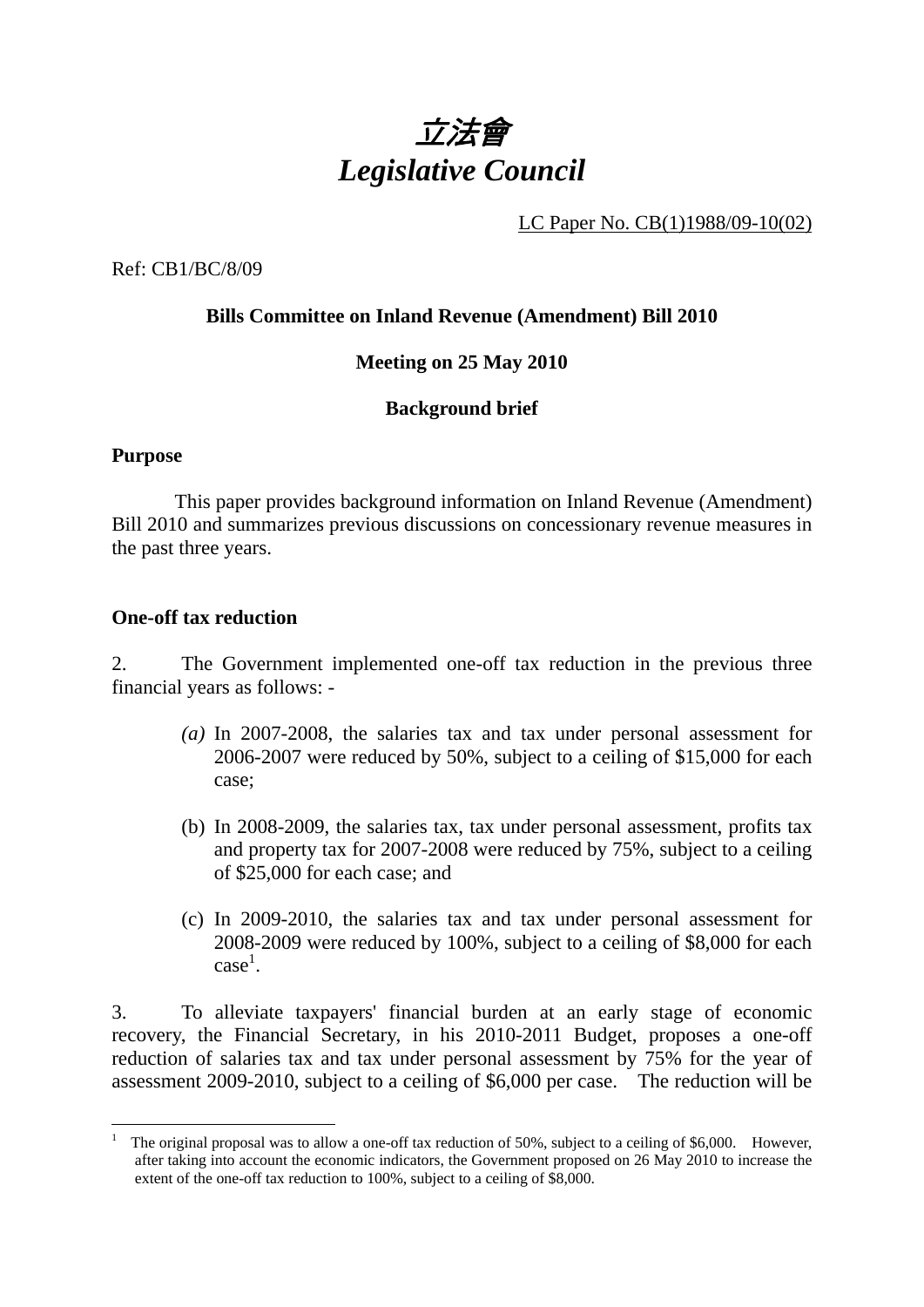reflected in the taxpayer's final tax payable for 2009-2010. It is estimated that the proposal will cost the Government about \$4,510 million in 2010-2011.

## **Accelerated profits tax deduction for capital expenditure on environment-friendly vehicles**

4. Motor vehicles are the major source of roadside pollution in Hong Kong. To improve roadside air quality, it is a standing policy to adopt the most stringent requirements for the emissions of motor vehicles where practicable.The Government has introduced the following incentive scheme to promote the wider use of environmentally-more-friendly vehicles: -

- *(a)* In April 2007, the Government provided a \$3.2 billion one-off grant to encourage vehicle owners to replace their pre-Euro and Euro I diesel commercial vehicles with new Euro IV commercial vehicles. Up to end of November 2009, the Administration has approved 13 050 applications. As at the end of 2009, the number of on-road pre-Euro and Euro I diesel commercial vehicles has been reduced from about 59 800 to 38 100. The scheme has expired on 31 March 2010.
- *(b)* Since April 2007, the Government has been providing a 30% reduction in first registration tax, subject to a cap of \$50,000 per vehicle, to encourage the use of environment-friendly private cars. Up to the end of November 2009, the Administration has approved 10 387 applications. Since the introduction of the scheme, environment-friendly private cars account for about 12% of first-registered private cars.
- *(c)* Since April 2008, the Government has reduced first registration tax of environment-friendly commercial vehicles to encourage early take-up of these vehicles, which are currently pitched at the Euro V standards. Up to the end of November 2009, the Administration has approved 395 applications.

5. To encourage the business sector to purchase environment-friendly vehicles, the Financial Secretary, in his 2010-2011 Budget, proposes a 100% profits tax deduction for capital expenditure on the following environment-friendly vehicles in the first year of purchase: -

(a) environment-friendly vehicles under the "Tax Incentives Scheme for Environment-friendly Petrol Private Cars" and "Tax Incentives Scheme for Environment-friendly Commercial Vehicles" administered by the Environmental Protection Department  $(EPD)^2$ ;

 $\overline{a}$ 2 Only models with emission standards well above the statutory limits will be approved by EPD as eligible for the proposed tax concession. EPD will review from time to time the models approved and remove those that are no longer environment-friendly from the approved list.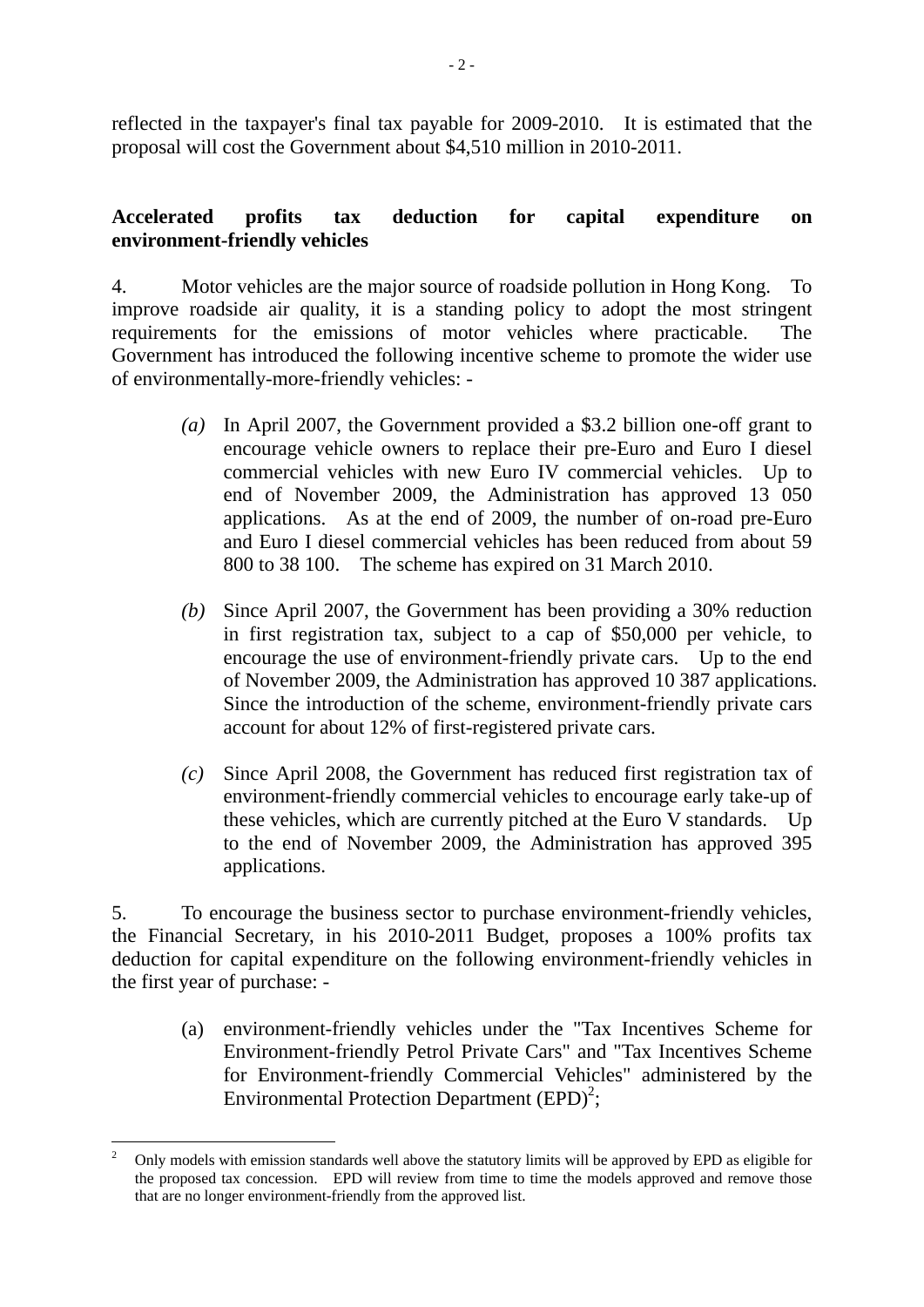- (b) hybrid electric vehicles<sup>3</sup>; and
- (c) electric vehicles<sup>3</sup>.

The Government also proposes that the proposed tax concession should also be applicable to second-hand vehicles that are eligible environmental-friendly vehicles at the time of purchase. On subsequent sale of an environment-friendly vehicle, the sale proceeds, restricted to deductions previously allowed to the business, would be brought to tax.

#### **The Inland Revenue (Amendment) Bill 2010**

6. To implement the one-off tax reduction proposal, proposed section 92 and a new Schedule 20 are added to the Inland Revenue Ordinance (Cap 112) to reduce the salaries tax and tax under personal assessment payable for the year of assessment 2009-2010 by 75%, subject to a ceiling of \$6,000 per case. *(Clauses 7 and 9)* 

7. To give effect to the 100% profits tax deduction for capital expenditure on environment-friendly vehicles, the following provisions are included in the Bill:-

- (a) section 16I is amended to extend the eligibility for 100% profits tax deduction to capital expenditure incurred on environment-friendly vehicles in the year of purchase. *(Clause 4)*
- (b) section 16J is amended to provide that if any environment-friendly vehicle for which deduction has been allowed under 16I is sold, destroyed or stolen, the proceeds of the sale or any insurance or compensation monies are to be treated as trading receipts, and that in case of cessation of business, an environment-friendly vehicle is deemed to have been sold immediately before the cessation. If the vehicle is sold, destroyed or stolen within 12 months of the cessation, the taxpayer may claim an adjustment to the amount of proceeds deemed to have been received from the deemed sale. *(Clause 5)*
- (c) section 16K is amended to allow capital expenditure incurred on environment-friendly vehicles before the commencement date of the Bill to be eligible for deduction from assessable profits. *(Clause 6)*
- (d) Schedule 17 is amended to specify environment-friendly vehicles. *(Clause 8)*

 $\overline{a}$ 3 The Environment Bureau and EPD will issue a list of hybrid electric vehicles and electric vehicles currently known to be available in the local market and update the list from time to time for public reference. There will be no review mechanism for the list since all these vehicles are environment-friendly.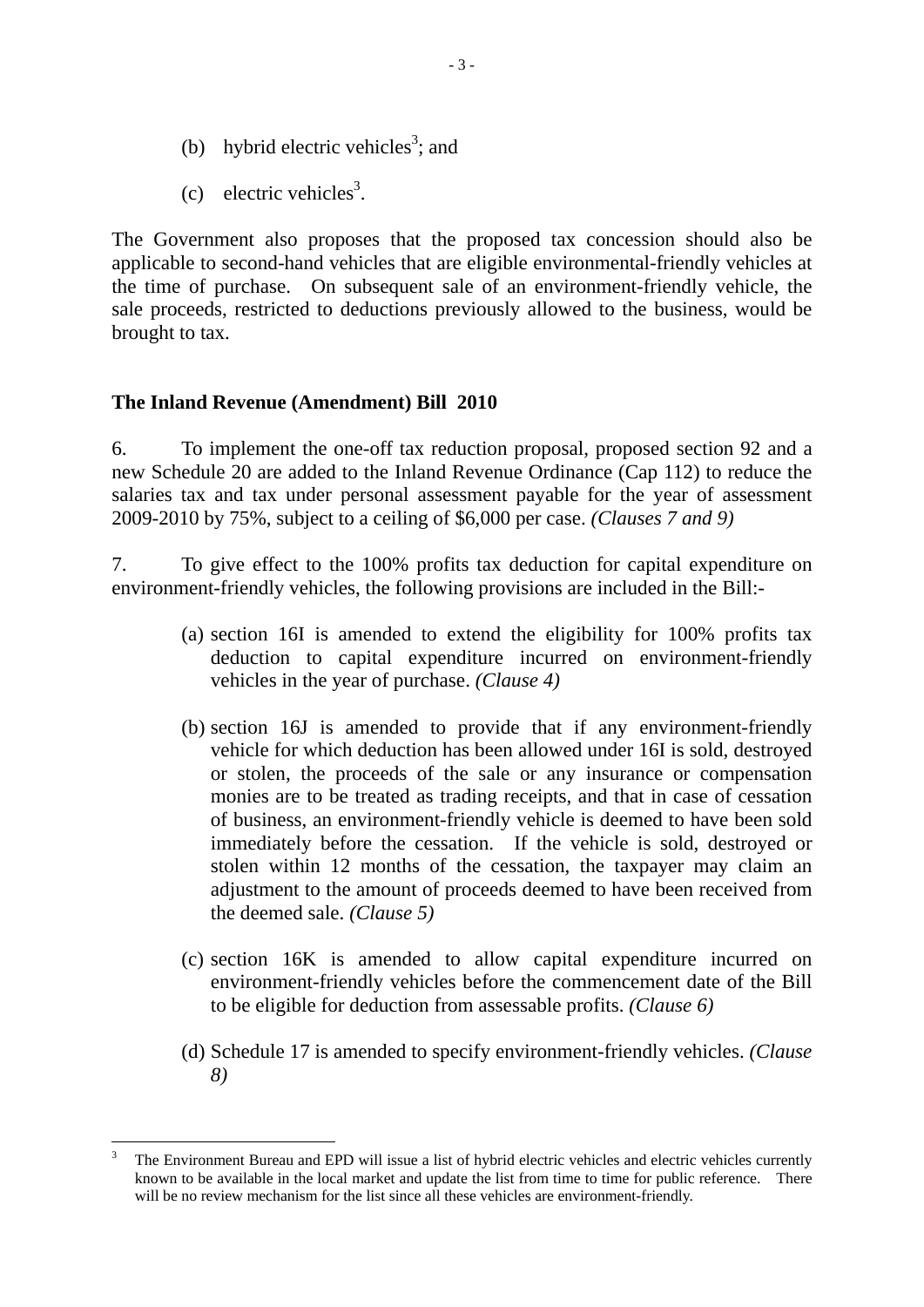# **Concerns raised by Members previously on related issues**

# One-off tax reduction

8. While the Bills Committee scrutinizing the one-off tax reduction proposal in 2008-2009 had no objection to the proposal, members considered that the Government should make good use of the surplus for the well-being of the community, given the large surplus in 2007-2008.

9. On similar tax reduction proposals in the 2009-2010 Budget, Hon Ronny TONG commented at the Finance Committee on 26 February 2009 that the tax concessions in respect of Salaries Tax and Rates failed to address the needs of both the unemployed and those Salaries Tax payers suffering from the global financial crisis. Hon James TO also opined that it would be more helpful if the revenue forgone from the one-off tax reduction could be used to create more jobs.

# Tax deduction for environment-friendly vehicles

10. In examining the Estimates of Expenditure 2010-2011, Hon WONG Ting-kwong raised a written question on the tax arrangement, the implementation schedule and the impact on the government revenue in respect of the tax deduction for capital expenditure on environment-friendly vehicles. In its written reply, the Administration has advised that according to the Inland Revenue Ordinance, businesses are entitled to a total of 72% of the capital expenditure as deduction of depreciation allowance in the first year of purchase of motor vehicles. Starting from the second year onwards, the annual allowances are at the rate of 30% (applicable for the category of motor vehicle) of the reducing value for the vehicles. Under the proposed tax concession, the tax deduction in the first year of purchase of an eligible environment-friendly vehicle will be increased from 72% to 100% of the capital expenditure.

## **References**

Legislative Council Brief on Revenue (No.2) Bill 2007 http://www.legco.gov.hk/yr06-07/english/bills/brief/b26\_27\_brf.pdf

Legislative Council Brief on Revenue Bill 2008 http://www.legco.gov.hk/yr07-08/english/bills/brief/b32\_brf.pdf

Report of the Bills Committee on Revenue Bill 2008 http://www.legco.gov.hk/yr07-08/english/bc/bc08/reports/bc080625cb1-1956-e.pdf

Notes of the meeting of the Finance Committee for briefing members on the Estimates of Expenditure and budget proposals on 26 February 2009 http://www.legco.gov.hk/yr08-09/english/fc/fc/minutes/fc20090226.pdf